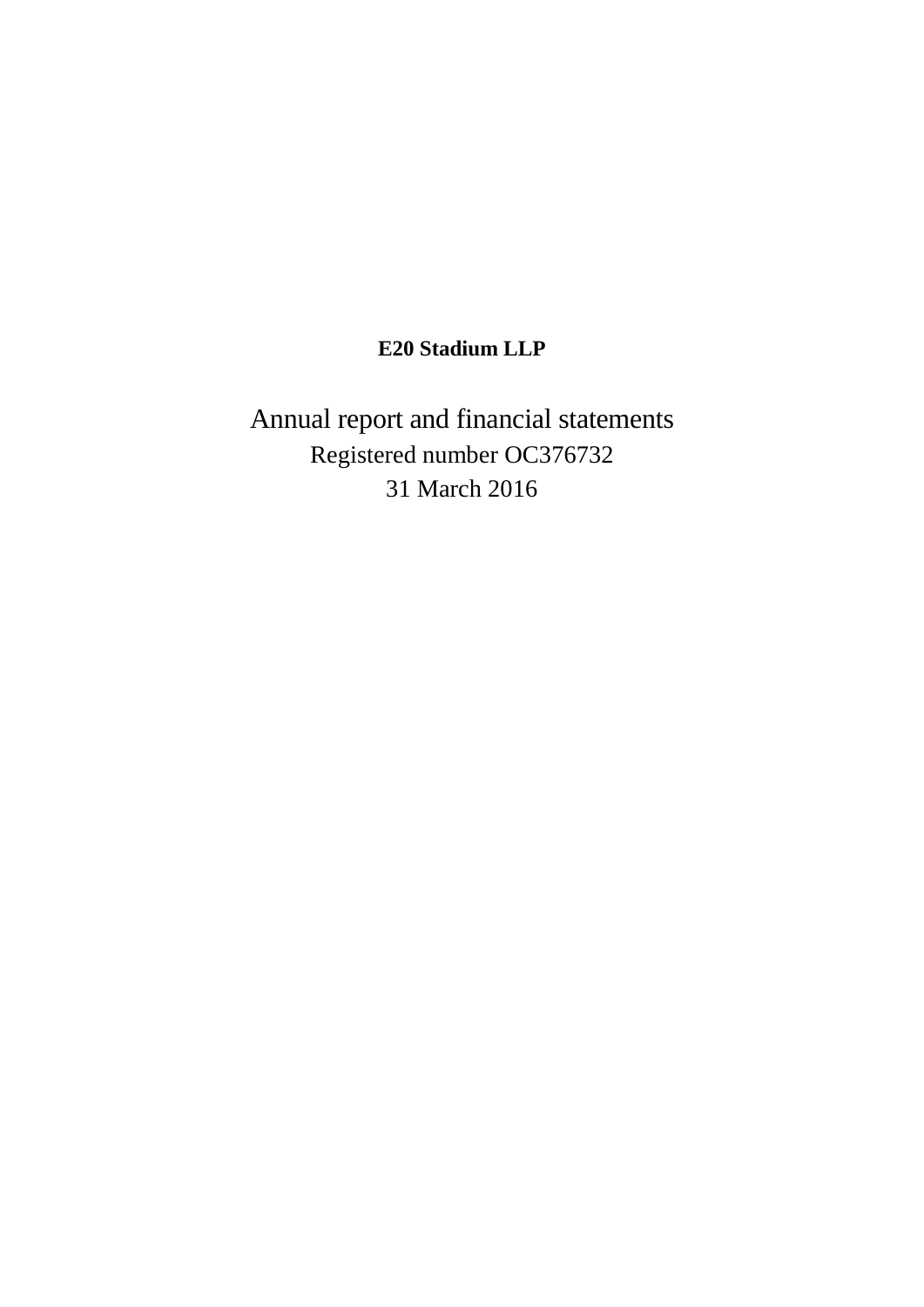## **Contents**

| Members report                                                                                              |                |
|-------------------------------------------------------------------------------------------------------------|----------------|
| Statement of members' responsibilities in respect of the Report to the members and the financial statements | 3              |
| Independent auditor's report to the members of E20 Stadium Company Limited Liability Partnership ("LLP")    | $\overline{4}$ |
| Income statement                                                                                            | 6              |
| Statement of financial position                                                                             | 7              |
| Statement of changes in equity                                                                              | 8              |
| Statement of cash flows                                                                                     | 9              |
| <b>Notes</b>                                                                                                | 10             |
|                                                                                                             |                |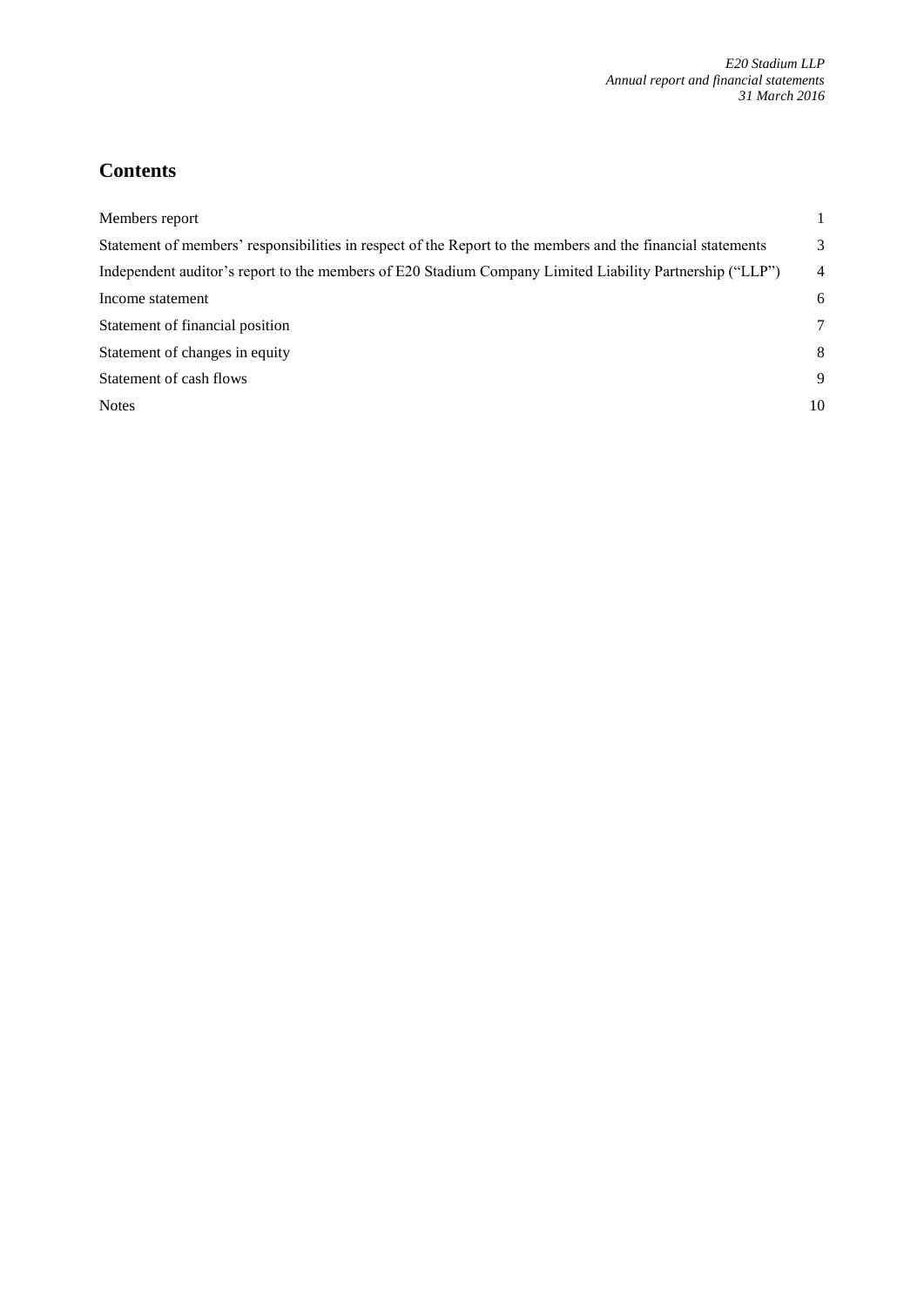## **Members report**

The Board submits its report together with the audited financial statements of E20 Stadium LLP for the year ended 31 March 2016.

## **Legal structure**

E20 Stadium LLP is incorporated as a limited liability partnership under the Limited Liability Partnerships Act 2000 and is referred to in these financial statements as the "partnership".

The partnership's registered office is Level 10, 1 Stratford Place, Montfichet Road, London, E20 1EJ

### **Designated members and the Board**

The designated members (Limited Liability Partnerships Act 2000) of E20 Stadium LLP during the year were:

- London Legacy Development Corporation appointed 6 July 2012
- Newham Legacy Investments Limited appointed 6 July 2012

### **Principal activities**

The partnership was formally established as the vehicle to deliver the post-Olympic Games transformation and operation of the Stadium. The role of the partnership is to ensure the Stadium is integrated with the surrounding communities; contributes to local regeneration and social improvement aims; creates strong linkages with local sport clubs and educational bodies and delivers a financial return to members on their investment.

The Stadium enjoyed a successful year in 2015, making significant advancements in the transformation work and hosting a series of world class events. The transformation programme was paused in summer and autumn 2015, in order for the Stadium to play host to Diamond League athletics, a rugby league international, the race of champions motorsport event, and five matches in the Rugby World Cup, including the Bronze Final. E20's Stadium operator, London Stadium 185, is now established in its role and will help deliver further high profile events to the Stadium. Preparations are on track for the start of West Ham United's tenancy, which will see the arrival of regular Premier League football at the Stadium in 2016/17; the Stadium will also host its first concert (AC/DC) in June 2016. Looking further ahead the IAAF and IPC World Athletics Championships have been secured for the Stadium in 2017. The Stadium's first full steady-state year will therefore not be until 2018/19.

### **Financial performance**

During the year, £96.2 million was incurred on transforming the Stadium and on additional works in relation to event readiness and other Stadium enhancements. The Stadium fair value is anticipated to be £22.5 million once all works are complete in 2016. Accordingly the partnership has recognised a loss of £100.7 million being impairment of the capital works to 31 March 2016 and an adjustment for prior year impairments due to the change in impairment rate. Additional information in respect of the impairment measurement can be found in note 4.

Revenue of £3.9 million was generated in 2015/16, of which approximately £2.6 million was derived from events and programmes organised by the Stadium operator (London Stadium 185) and E20 Stadium LLP directly – these events included five matches in the 2015 Rugby World Cup and the London Diamond League athletics. In contrast the partnership incurred £7.8 million relating to costs of sales, which includes amounts paid to London Stadium 185 for their operator fees. Also included in the cost of sales is £1.6 million relating to the aforementioned impairment of capital contributions. Other operating expenses include professional fees, direct staff costs, general overheads and Member recharges. The overall operating loss for the Stadium was in line with forecasts, due to the start-up costs associated with the early mobilisation phase of the Stadium's legacy use, and because the Stadium opened only temporarily.

### **Individual members' remuneration**

The allocation of profits to those who were individual members of the partnership during the financial year occurs at the discretion of the Board. If the Board decides after the finalisation of these financial statements that an allocation of profit should take place, the division among the members is in accordance with the Members' agreement.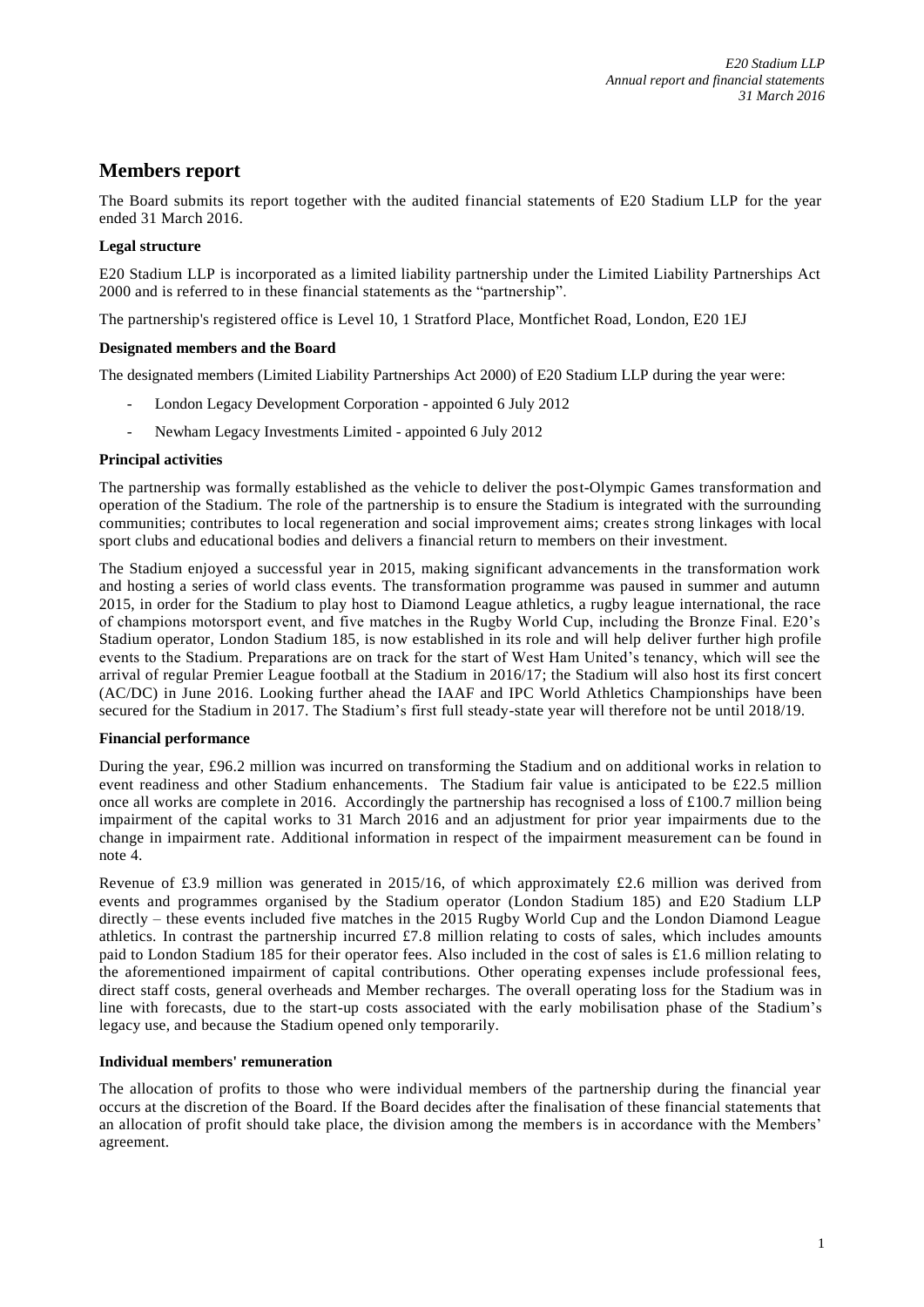## **Disclosure of information to auditor**

The members who held office at the date of approval of this members' report confirm that, so far as they are each aware, there is no relevant audit information of which the partnership's auditor is unaware; and each member has taken all the steps that he ought to have taken as a member to make himself aware of any relevant audit information and to establish that the partnership's auditor is aware of that information.

#### **Auditor**

Pursuant to Section 487 of the Companies Act 2006, the auditor will be deemed to be reappointed and Ernst & Young LLP will therefore continue in office.

By order of the Board

**David Edmonds** *Chairman* Date: 29 July 2016 **Lester Hudson** *Board member*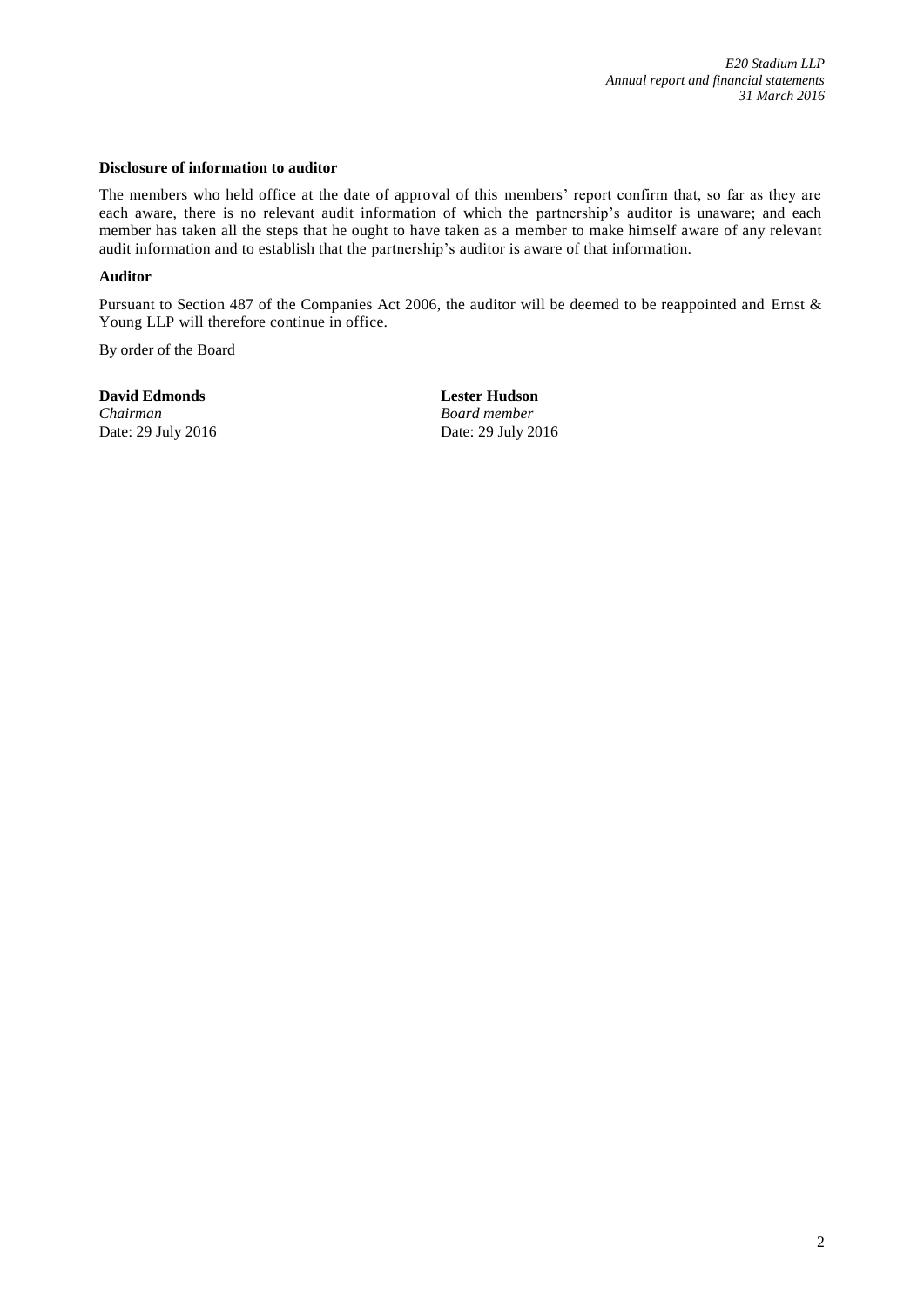## **Statement of members' responsibilities in respect of the Report to the members and the financial statements**

The members are responsible for preparing the Report to the members and the partnership's financial statements in accordance with applicable law and regulations.

The Limited Liability Partnerships (Application of Companies Act 2006) Regulations 2008 (the 2008 Regulations) require the members to prepare financial statements for each financial year and under that law the members have elected to prepare the financial statements in accordance with IFRS as adopted by the EU and applicable law.

Under Regulation 8 of the 2008 Regulations the members must not approve the financial statements unless they are satisfied that they give a true and fair view of the state of affairs of the partnership and of the profit or loss of the partnership for that period.

In preparing these financial statements, the members are required to

- select suitable accounting policies and then apply them consistently,
- make judgements and estimates that are reasonable and prudent,
- state whether they have been prepared in accordance with IFRS as adopted by the EU, and
- prepare the financial statements on the going concern basis unless it is inappropriate to presume that the partnership will continue in business

Under Regulation 6 of the 2008 Regulations the members are responsible for keeping adequate accounting records that are sufficient to show and explain the partnership's transactions and disclose with reasonable accuracy at any time the financial position of the partnership and enable them to ensure that the financial statements comply with those regulations. They have general responsibility for taking such steps as are reasonably open to them to safeguard the assets of the partnership and to prevent and detect fraud and other irregularities.

On behalf of the Board

**David Edmonds** *Chairman* Date: 29 July 2016 Date: 29 July 2016

**Lester Hudson** *Board member*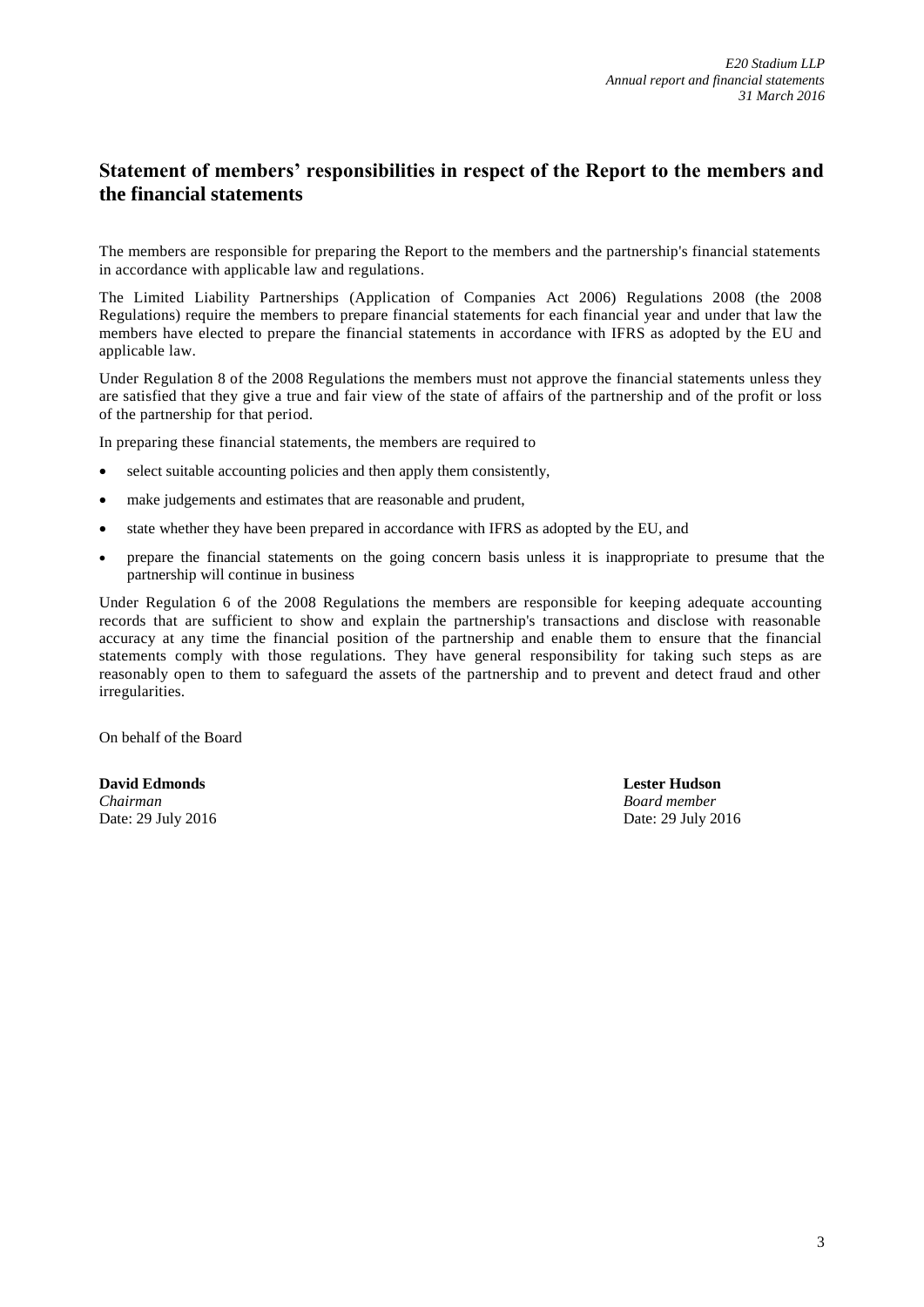## **Independent auditor's report to the members of E20 Stadium Company Limited Liability Partnership ("LLP")**

We have audited the financial statements of E20 Stadium Company LLP for the year ended 31 March 2016 which comprise the Income Statement, the Statement of Financial Position, the Statement of Changes in Equity, the Statement of Cash Flows and the related notes 1 to 13. The financial reporting framework that has been applied in their preparation is applicable law and International Financial Reporting Standards (IFRSs) as adopted by the European Union.

This report is made solely to the members, as a body, in accordance with Chapter 3 of Part 16 of the Companies Act 2006 as applied by The Limited Liability Partnerships (Accounts and Audit) (Application of Companies Act 2006) Regulations 2008. Our audit work has been undertaken so that we might state to the members those matters we are required to state to them in an auditor's report and for no other purpose. To the fullest extent permitted by law, we do not accept or assume responsibility to anyone other than the members as a body, for our audit work, for this report, or for the opinions we have formed.

## **Respective responsibilities of members and auditor**

As explained more fully in the Members' Responsibilities Statement set out on page 3, the members are responsible for the preparation of the financial statements and for being satisfied that they give a true and fair view. Our responsibility is to audit and express an opinion on the financial statements in accordance with applicable law and International Standards on Auditing (UK and Ireland). Those standards require us to comply with the Auditing Practices Board's Ethical Standards for Auditors.

## **Scope of the audit of the financial statements**

An audit involves obtaining evidence about the amounts and disclosures in the financial statements sufficient to give reasonable assurance that the financial statements are free from material misstatement, whether caused by fraud or error. This includes an assessment of: whether the accounting policies are appropriate to the limited liability partnership's circumstances and have been consistently applied and adequately disclosed; the reasonableness of significant accounting estimates made by the designated members; and the overall presentation of the financial statements. In addition, we read all the financial and non-financial information in the Members Report to identify material inconsistencies with the audited financial statements and to identify any information that is apparently materially incorrect based on, or materially inconsistent with, the knowledge acquired by us in the course of performing the audit. If we become aware of any apparent material misstatements or inconsistencies we consider the implications for our report.

## **Opinion on financial statements**

In our opinion the financial statements:

- give a true and fair view of the state of the limited liability partnership's affairs as at 31 March 2016 and of its loss for the year then ended;
- have been properly prepared in accordance with IFRSs as adopted by the European Union; and
- have been prepared in accordance with the requirements of the Companies Act 2006 as applied to limited liability partnerships by the Limited Liability Partnerships (Accounts and Audit) (Application of Companies Act 2006) Regulations 2008.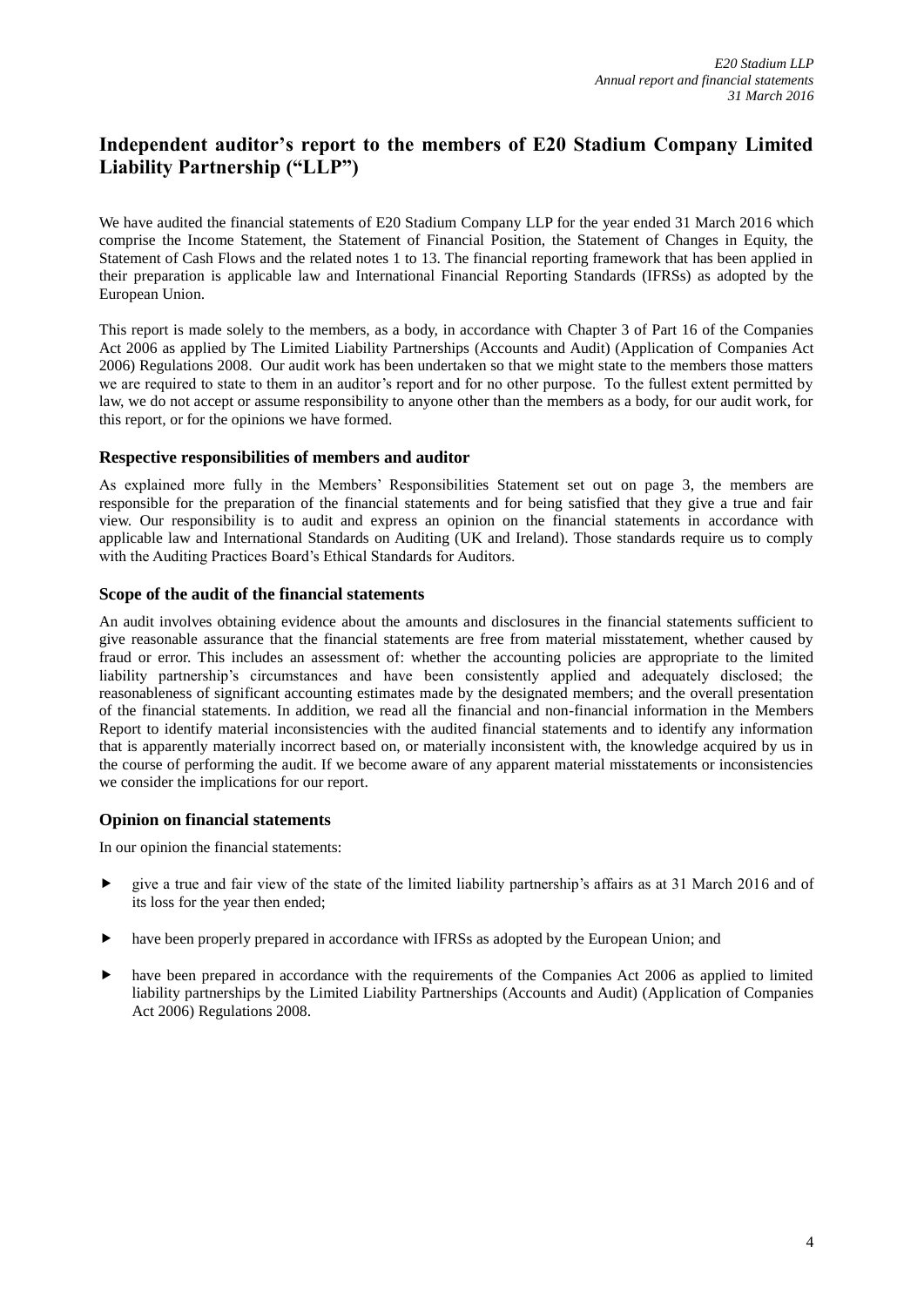## **Independent auditor's report to the members of E20 Stadium Company Limited Liability Partnership ("LLP")** *(continued)*

## **Matters on which we are required to report by exception**

We have nothing to report in respect of the following matters where the Companies Act 2006 as applied to limited liability partnerships requires us to report to you if, in our opinion:

- adequate accounting records have not been kept, or returns adequate for our audit have not been received from branches not visited by us; or
- the financial statements are not in agreement with the accounting records and returns; or
- we have not received all the information and explanations we require for our audit.

Karl Havers (Senior statutory auditor) for and on behalf of Ernst & Young LLP, Statutory Auditor London

29<sup>th</sup> July 2016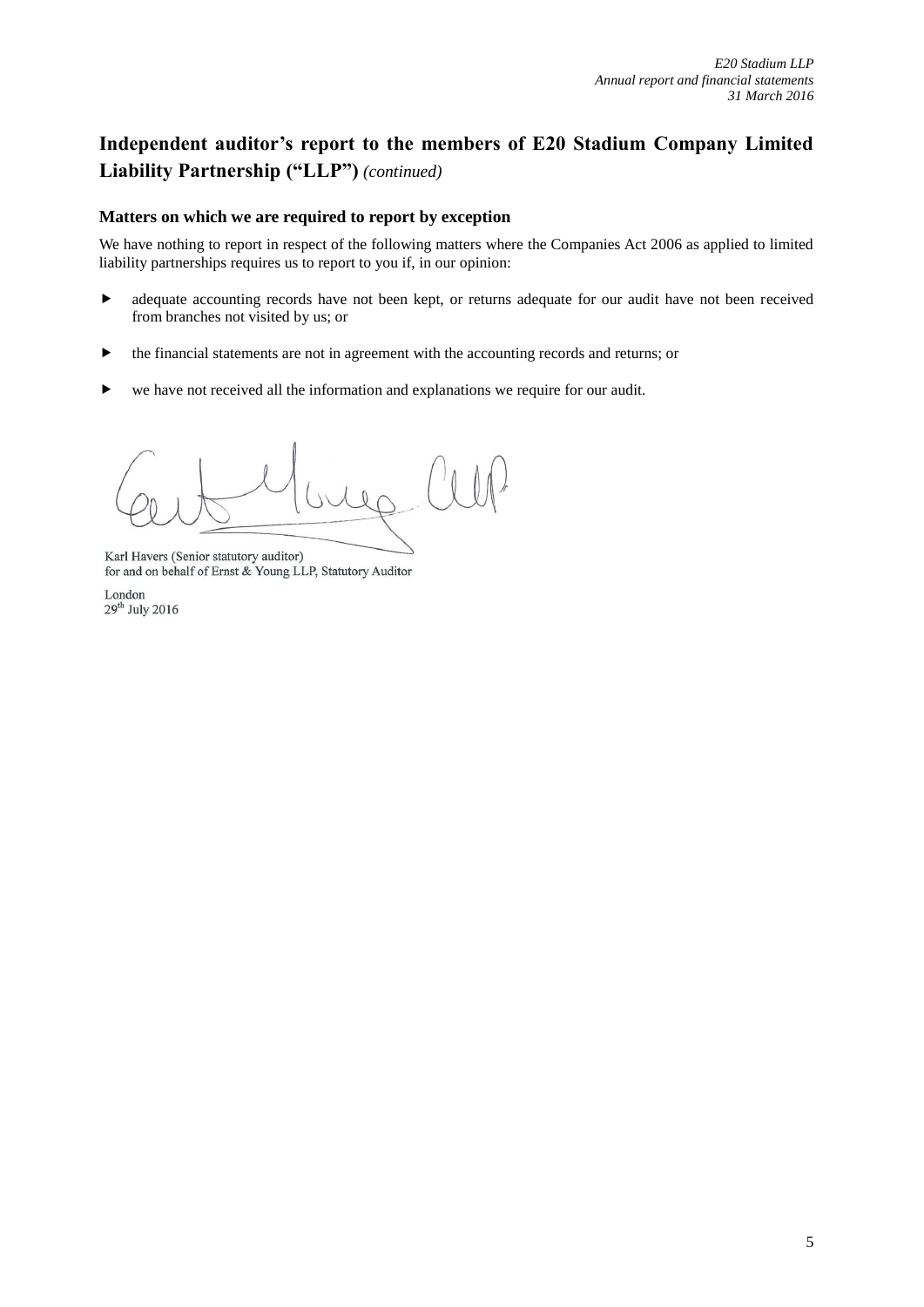## **Income statement**

*for the year ended 31 March 2016*

|                                                                 | <b>Note</b> | 2016<br>£'000 | 2015<br>£'000 |
|-----------------------------------------------------------------|-------------|---------------|---------------|
| Revenue                                                         | 2           | 3,870         |               |
| Cost of sales                                                   | 3           | (7, 826)      | (1,023)       |
|                                                                 |             | (3,956)       | (1,023)       |
| Other operating expenses                                        | 3           | (2,060)       | (1,605)       |
| Depreciation and impairment                                     | 3           | (99,106)      | (122, 114)    |
| <b>Operating loss</b>                                           |             | (105, 122)    | (124, 742)    |
| Loss for the financial year - attributable to members           |             | (105, 122)    | (124, 742)    |
| Total comprehensive loss for the year - attributable to members |             | (105, 122)    | (124, 742)    |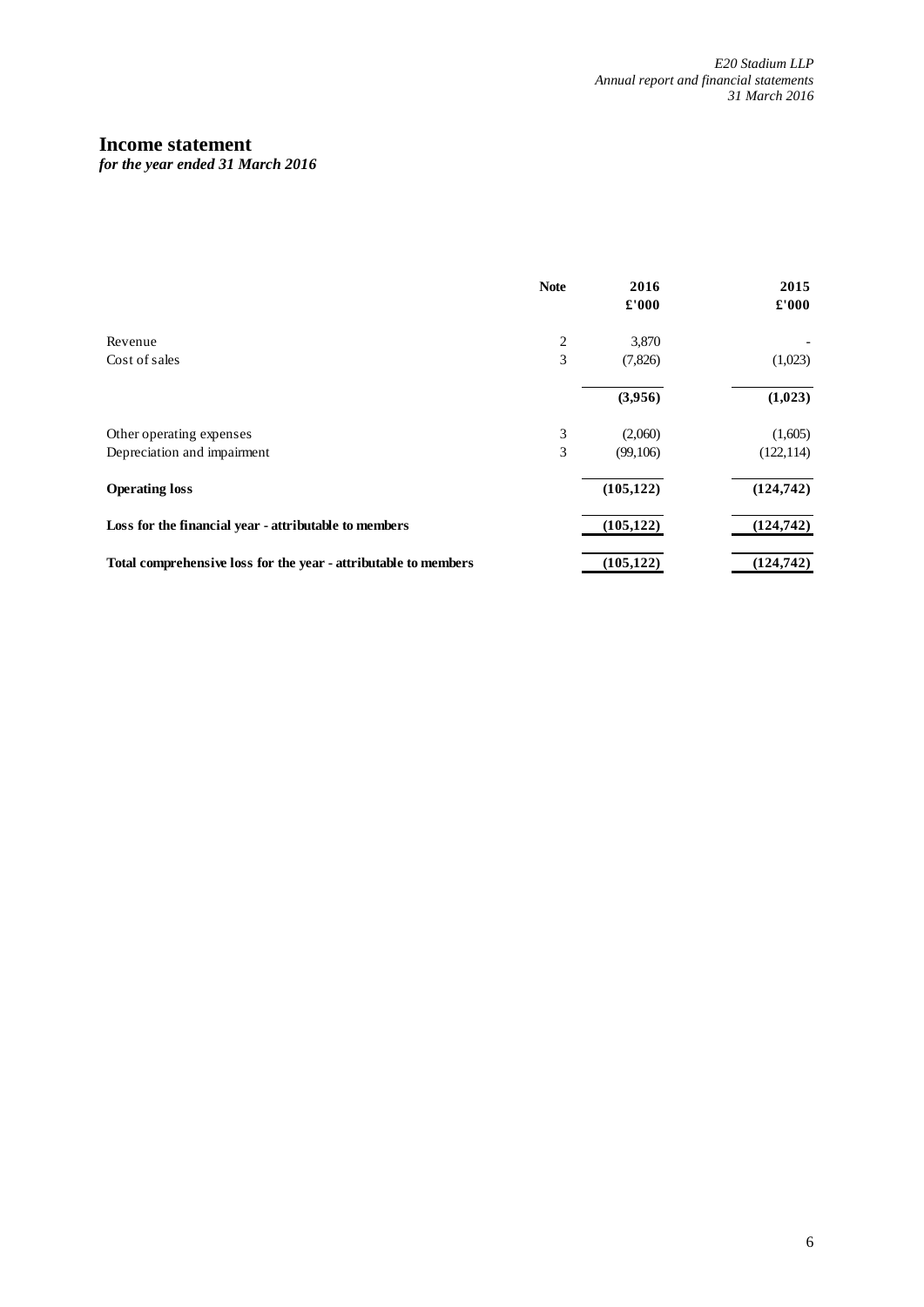## **Statement of financial position**

*for the year ended 31 March 2016*

|                                           | <b>Note</b>    | 2016          | 2015          |
|-------------------------------------------|----------------|---------------|---------------|
| <b>Assets</b>                             |                | $\pounds 000$ | $\pounds 000$ |
| Non-current assets                        |                |               |               |
| Property, plant and equipment             | $\overline{4}$ | 19,810        | 24,386        |
|                                           |                | 19,810        | 24,386        |
| <b>Current assets</b>                     |                |               |               |
| Trade and other receivables               | 5              | 5,828         | 10,526        |
| Cash and cash equivalents                 | 6              |               | 1,000         |
|                                           |                | 5,830         | 11,526        |
| <b>Total assets</b>                       |                | 25,640        | 35,912        |
| <b>Equity and liabilities</b>             |                |               |               |
| Equity attributable to members, as owners |                |               |               |
| Individual members' capital               | 8              | 261,311       | 151,326       |
| Other reserves classified as equity       |                | (254, 835)    | (149, 713)    |
| <b>Total equity</b>                       |                | 6,476         | 1,613         |
| <b>Liabilities</b>                        |                |               |               |
| <b>Current liabilities</b>                |                |               |               |
| Trade and other payables                  | 7              | 11,995        | 16,818        |
| Deferred income                           | $\tau$         | 1,545         |               |
| Provisions                                | $\tau$         | 167           |               |
| Amounts due to members                    | 8              | 5,457         | 17,481        |
|                                           |                | 19,164        | 34,299        |
| <b>Total liabilities</b>                  |                | 19,164        | 34,299        |
| <b>Total equity and liabilities</b>       |                | 25,640        | 35,912        |
| <b>Total members' interests</b>           |                |               |               |
| Individual members' capital               |                | 261,311       | 151,326       |
| Other reserves classified as equity       |                | (254, 835)    | (149,713)     |
| Amounts due to members                    | 12             | 5,457         | 17,481        |
|                                           |                | 11,933        | 19,094        |

**David Edmonds** *Chairman* Date: 29 July 2016 **Lester Hudson** *Board member*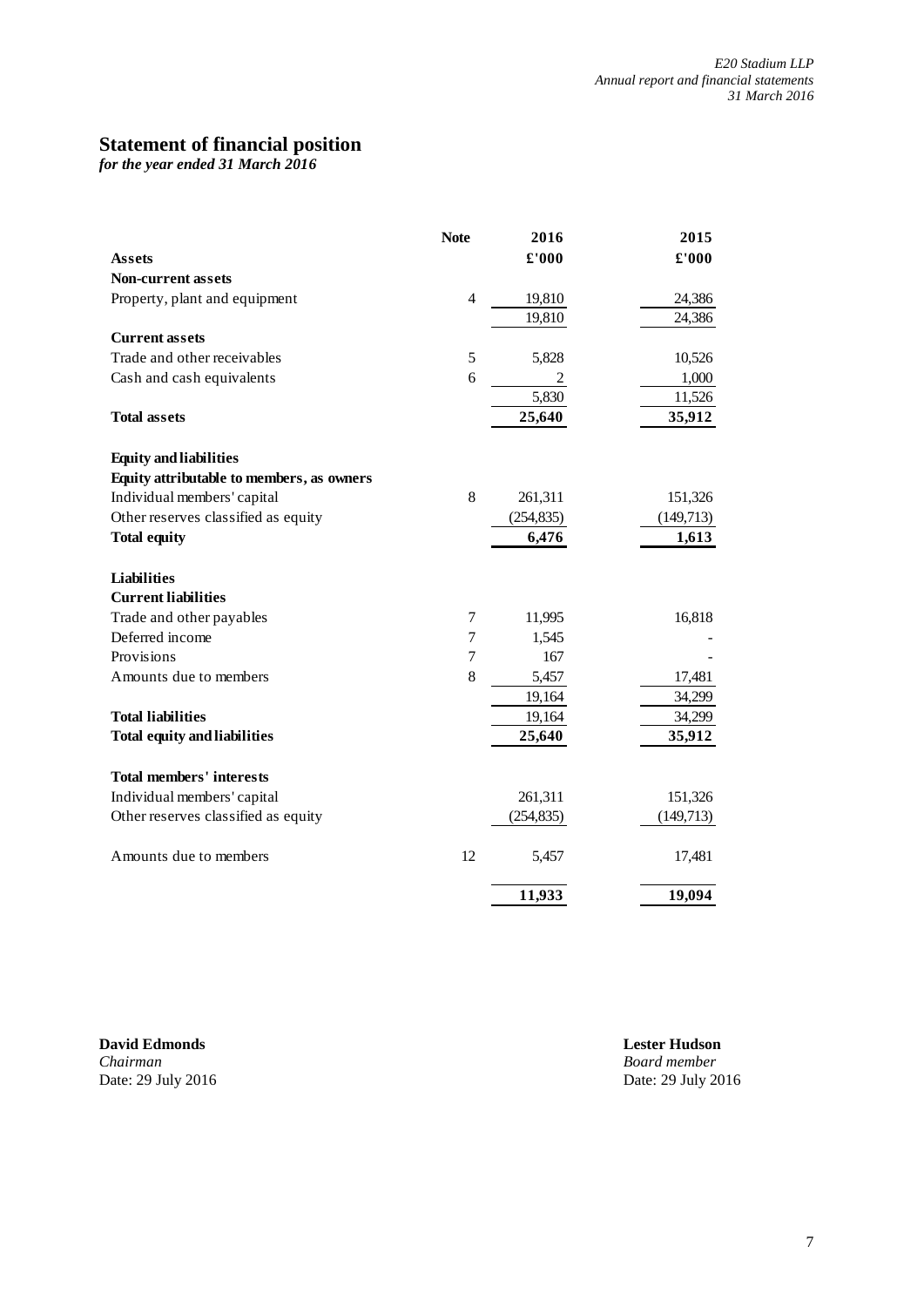## **Statement of changes in equity**

*for the year ended 31 March 2016*

| <b>Balance at 1 April 2014</b>                                    | <b>Individual</b><br>members'<br>capital<br>$\pounds 000$<br>24,149 | Members'<br>other<br>reserves<br>£'000<br>(24, 971) |
|-------------------------------------------------------------------|---------------------------------------------------------------------|-----------------------------------------------------|
| Capital introduced by members                                     | 127,177                                                             |                                                     |
| Profits/(losses) for the financial year 2015                      |                                                                     | (124, 742)                                          |
| Members interest after allocation of profit/(losses) for the year | 151,326                                                             | (149,713)                                           |
| Profits/(losses) allocated to members during the year             |                                                                     |                                                     |
| <b>Balance at 31 March 2015</b>                                   | 151,326                                                             | (149,713)                                           |
| <b>Balance at 1 April 2015</b>                                    | 151,326                                                             | (149,713)                                           |
| Capital introduced by members                                     | 109,985                                                             |                                                     |
| Losses for the financial year 2016                                |                                                                     | (105, 122)                                          |
| Members interest after allocation of profit/(losses) for the year | 261,311                                                             | (254, 835)                                          |
| Profits/(losses) allocated to members during the year             |                                                                     |                                                     |
| <b>Balance at 31 March 2016</b>                                   | 261,311                                                             | (254, 835)                                          |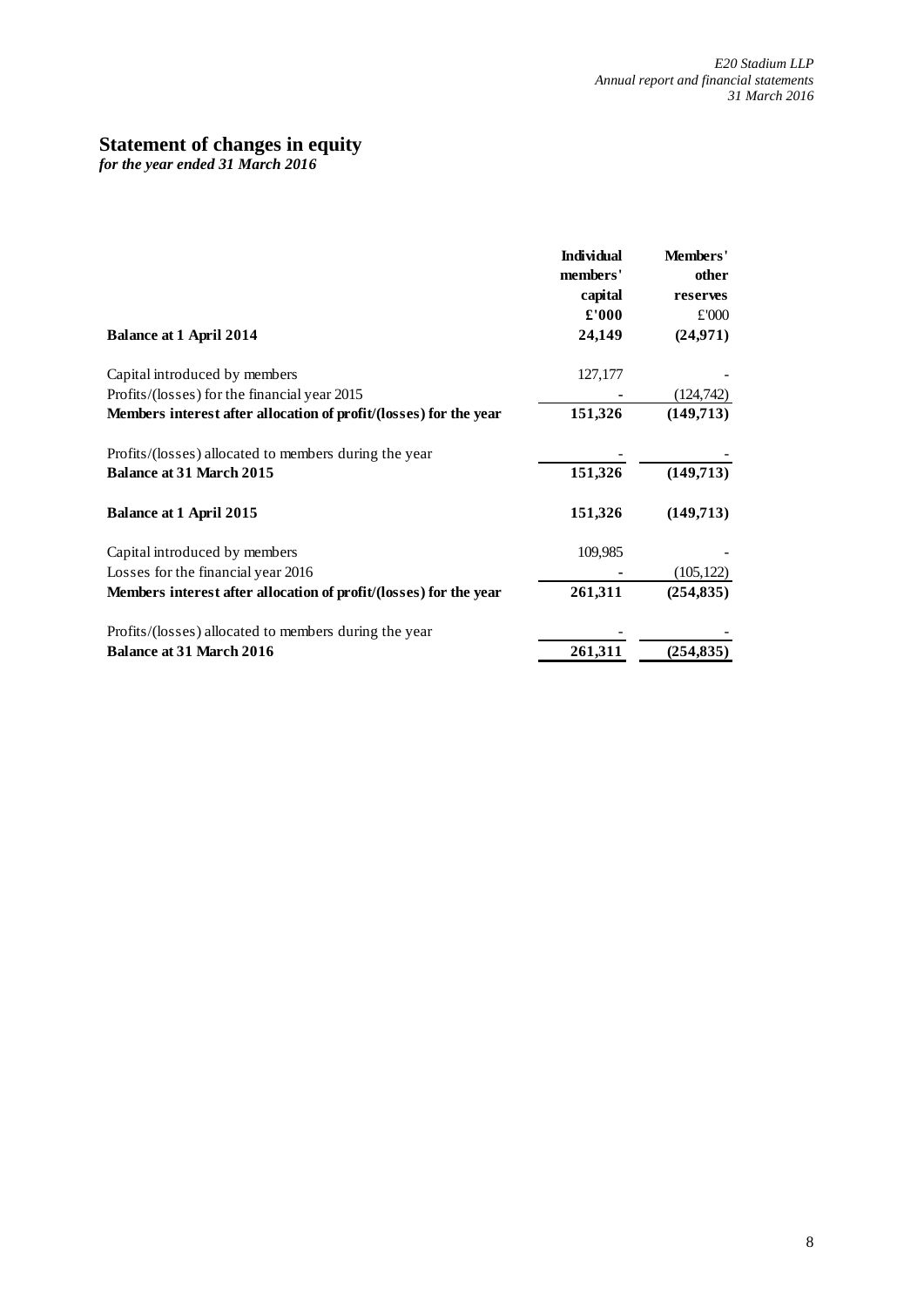## **Statement of cash flows**

*for the year ended 31 March 2016*

|                                                                         | <b>Note</b>    | 2016<br>$\pounds$ '000 | 2015<br>$\pounds 000$ |
|-------------------------------------------------------------------------|----------------|------------------------|-----------------------|
| Cash flows from operating activities                                    |                |                        |                       |
| Profit for the financial year                                           |                | (105, 122)             | (124, 742)            |
| Adjustments for                                                         |                |                        |                       |
| Depreciation and impairment                                             | $\overline{4}$ | 100,748                | 122,237               |
|                                                                         |                | (4,374)                | (2,505)               |
| (Increase)/decrease in trade and other receivables                      |                | (3,490)                | 884                   |
| Increase/(decrease) in trade and other payables                         |                | (72)                   | 299                   |
| Increase/(decrease) in amounts due to members                           |                | (1,113)                | 1,615                 |
| Cash generated from operations                                          |                | (9,049)                | 293                   |
| Net cash flows from operating activities                                |                | (9,049)                | 293                   |
| Cash flows from investing activities                                    |                |                        |                       |
| Acquisition of property, plant and equipment                            | $\overline{4}$ | (96,172)               | (137,512)             |
| (Increase)/decrease in receivables from investing activities            |                | 8,188                  | (4,866)               |
| Increase/(decrease) in payables from investing activities               |                | (4,751)                | 8,235                 |
| Increase/(decrease) in amounts due to members from investing activities |                | (10.911)               | 6,405                 |
| Increase/(decrease) in deferred income and provisions                   |                | 1,712                  |                       |
| Net cash flows from investing activities                                |                | (101, 934)             | (127, 738)            |
| Cash flows from financing activities                                    |                |                        |                       |
| Capital introduced by individual members                                |                | 109,985                | 127,177               |
| Net cash flows from financing activities                                |                | 109,985                | 127,177               |
| Net increase/(decrease) in cash and cash equivalents                    |                | (998)                  | (268)                 |
| Cash and cash equivalents at the beginning of the year                  | 6              | 1,000                  | 1,268                 |
| Cash and cash equivalents at the end of the year                        |                | $\overline{2}$         | 1,000                 |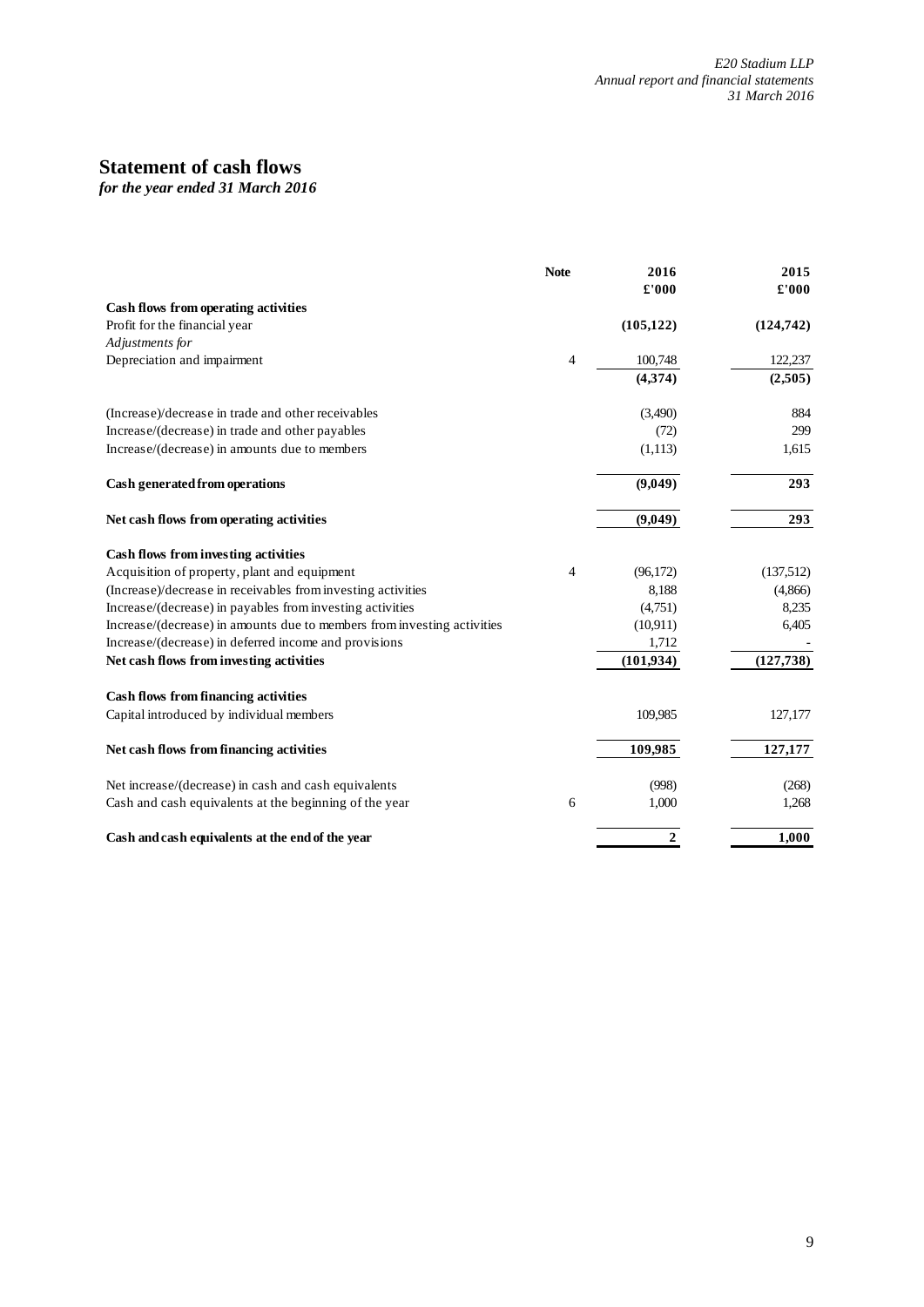## **Notes**

*(forming part of the financial statements)*

## **1 Accounting policies**

E20 Stadium LLP (the "partnership") is a partnership incorporated and domiciled in the UK.

The partnership financial statements have been prepared and approved by the directors in accordance with International Financial Reporting Standards as adopted by the EU ("Adopted IFRSs").

Judgements made by the directors, in the application of these accounting policies that have significant effect on the financial statements and estimates with a significant risk of material adjustment in the next year are discussed in note 13.

## *1.1 Measurement convention*

The financial statements are prepared on the historical cost basis except that the property, plant and equipment are stated at their fair value.

## *1.2 Property, plant and equipment*

Property, plant and equipment are stated at fair value.

Property, plant and equipment are measured initially at cost, including transaction costs, and subsequently measured at fair value with any change therein recognised in profit or loss.

An external, independent valuer, having an appropriate recognised professional qualification, values the property, plant and equipment every year.

Where parts of an item of property, plant and equipment have different useful lives, they are accounted for as separate items of property, plant and equipment.

Property, plant and equipment are classified as Assets under Construction during the course of construction.

## *1.3 Expenses*

### *Operating lease payments*

Leases in which the partnership does not assume substantially all the risks and rewards of ownership of the leased asset are classified as operating leases. Where land and buildings are held under leases the accounting treatment of the land is considered separately from that of the buildings.

Payments made under operating leases are recognised in the income statement on a straight-line basis over the term of the lease. Lease incentives received are recognised in the income statement as an integral part of the total lease expense.

### *1.4 Revenues*

Revenues associated with the construction or the acquisition of property, plant and equipment to provide customers with separately identifiable services are recognised in accordance with IFRIC 18 by reference to the stage of completion of the transaction when the outcome can be estimated reliably.

Revenues generated from the organisation of events are recorded as deferred income until the event occurs.

Revenues from the Stadium operator are recognised at the point the partnership becomes contractually oblig ed to those revenues.

Revenues generated from other sources (such as recharges) are recognised when it is probable that future economic benefits will flow to the entity and these benefits can be measured reliably.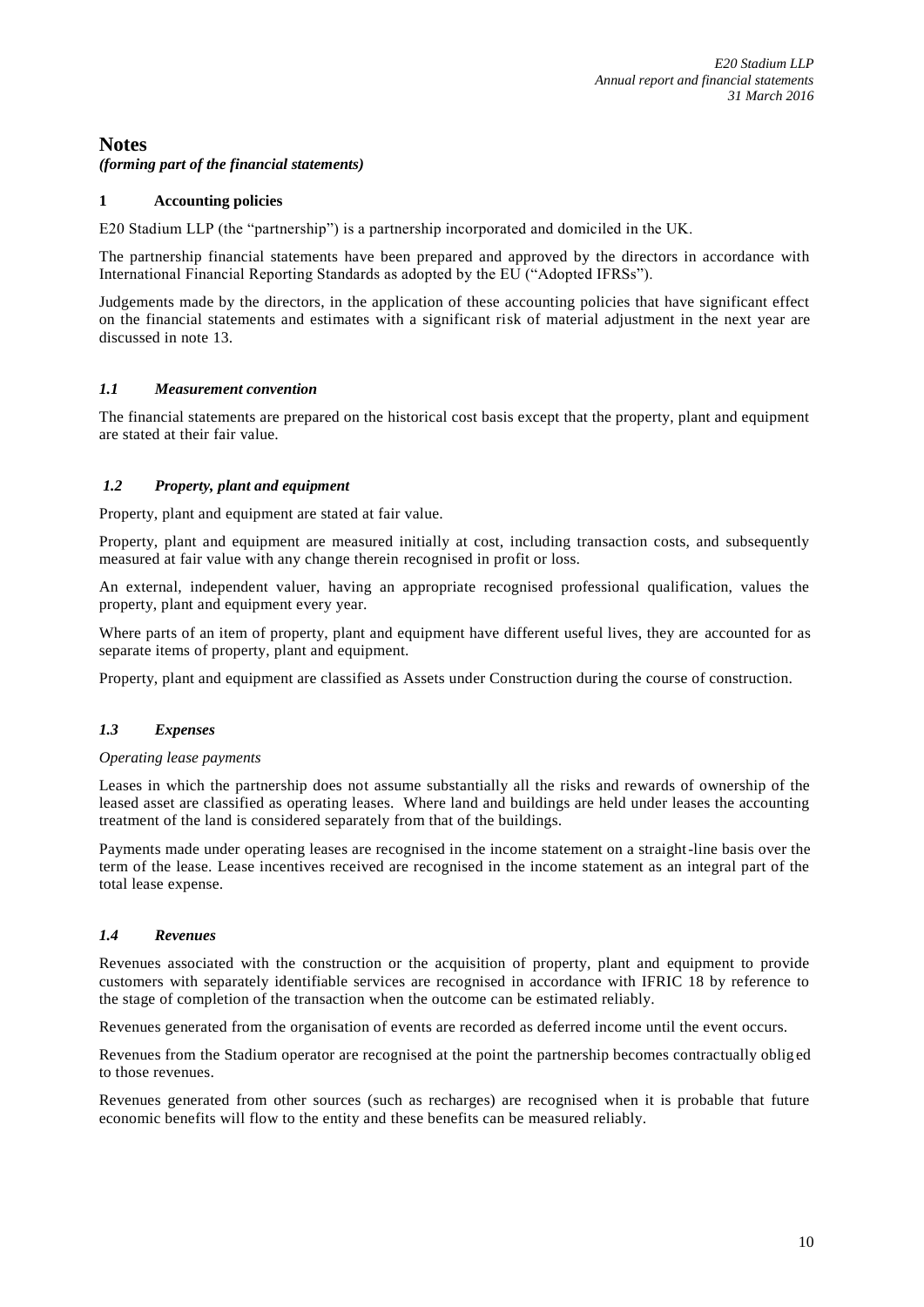## *1.5 Taxation*

Taxation on all partnership profits is solely the liability of members. Consequently neither taxation nor related deferred taxation arising in respect of the partnership are accounted for in these financial statements.

## *1.6 Financial instruments*

### *Trade and other receivables*

Trade and other receivables due in less than 12 months are recognised at their nominal amount less impairment losses. Subsequent to initial recognition, trade and other receivables are valued at amortised cost less impairment losses.

### *Cash and cash equivalent*

The cash and cash equivalents are stated at their nominal values, as this approximates to amortised cost.

## *Trade and other payables*

Trade and other payables are initially recognised at fair value, based upon the nominal amount outstanding. Subsequent to initial recognition, they are recorded at amortised cost.

## *1.7 Provisions*

A provision is recognised when the partnership has a present legal or constructive obligation as a result of a past event and it is probable that an outflow of economic benefits will be required to settle its obligation. If the effect is material, provisions are determined by discounting the expected future cash flows at pre -tax rate that reflects current market assessments of the time value of money.

## *1.8 Allocations of profit or loss*

The allocation of profits to those who were members of the partnership during the financial year occurs at the discretion of the Board. If the Board decides after the finalisation of these financial statements that an allocation of profit should take place, the division among the members is in accordance with the Members' Agreement.

The allocation of losses to those who were members of the partnership during the financial year occurs at the discretion of the Board. If the Board decides after the finalisation of these financial statements that an allocation of loss should take place, the division among the members of the losses linked to an impairment of the assets of the partnership will be in accordance with the Members' Agreement in 2016/17 when the Stadium opens permanently. The allocation of losses not linked to the impairment of the assets will be at the discretion of the Board.

Unallocated profits or losses are shown in equity as "Other reserves".

## *1.9 Members' contributions*

Contributions made by members of the partnership are recognised in the accounts at the point a sales invoice is presented for payment or cash settlement of the invoice is received, whichever is later.

## *1.10 Going Concern*

The partnership is currently dependent for its working capital on funds provided by the members. The members have provided the partnership with undertakings that, for at least twelve months from the date of approval of these financial statements, they will make available such funds and will continue to do so until the point that the partnership generates a surplus and no longer requires this support. After the initial mobilisation phase, the partnership's current business plan estimates that it will generate an annual surplus, which will benefit the taxpayer via distribution to its members. Having considered the forecast cashflows and risks faced by the partnership, the Board believe that this should enable the partnership to continue in operational existence for the foreseeable future by meeting its liabilities as they fall due for payment. The Board also notes that should that support be withdrawn then adjustments would be needed to these financial statements.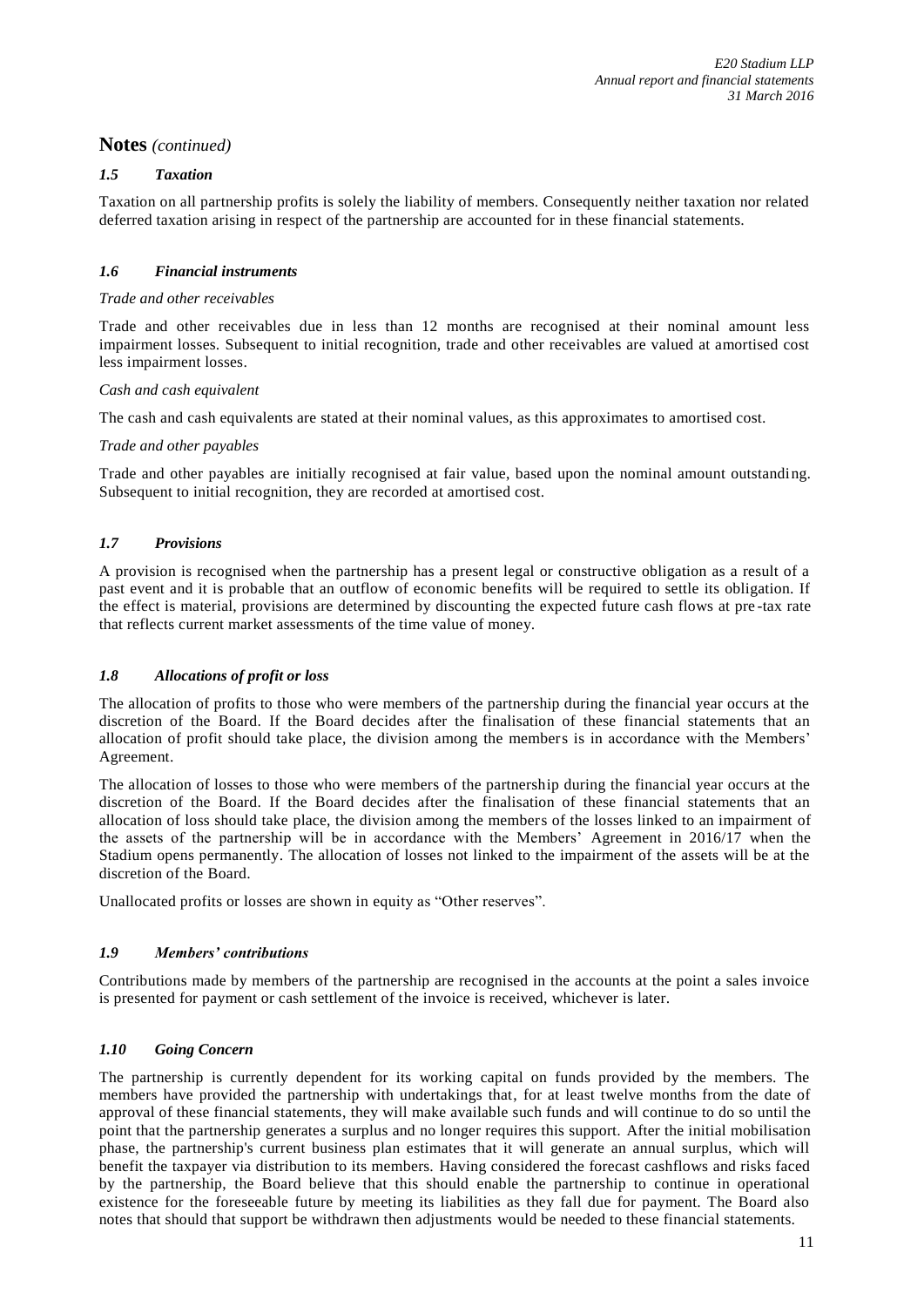## **2 Revenue**

|                                                         | 2016  | 2015          |
|---------------------------------------------------------|-------|---------------|
|                                                         | £'000 | $\pounds 000$ |
| Customer contributions to property, plant and equipment | 155   | 1,000         |
| Operating income                                        | 3,487 |               |
| Other recharges                                         | 228   |               |
| Total revenue                                           | 3,870 | 1,000         |

## **3 Cost of sales, expenses and auditor's remuneration**

|                                                                         | 2016<br>$\pounds 000$ | 2015<br>$\pounds 000$ |
|-------------------------------------------------------------------------|-----------------------|-----------------------|
| Cost of sales:                                                          |                       |                       |
| - Impairment of customer contributions to property, plant and equipment | (1,641)               | (123)                 |
| - Non impairment                                                        | (6,185)               | (900)                 |
| Fair value adjustment for property, plant and equipment                 | (99,106)              | (122, 114)            |
| Other operating expenses                                                | (2,060)               | (1,605)               |
|                                                                         | (108,992)             | (124.742)             |

A proportion of the impairment loss on property, plant and equipment has been recognised in cost of sales. For further information please refer to note 4. Non-impairment costs of sales include amounts paid to London Stadium 185 for their operator fees. Other operating expenses include professional fees, direct staff costs, general overheads and member recharges.

*Auditor's remuneration* 

|                                   | 2016  | 2015          |
|-----------------------------------|-------|---------------|
|                                   | £'000 | $\pounds 000$ |
| Audit of the financial statements | (35)  | (15)          |
|                                   |       |               |
|                                   | (35)  | (15)          |
|                                   |       |               |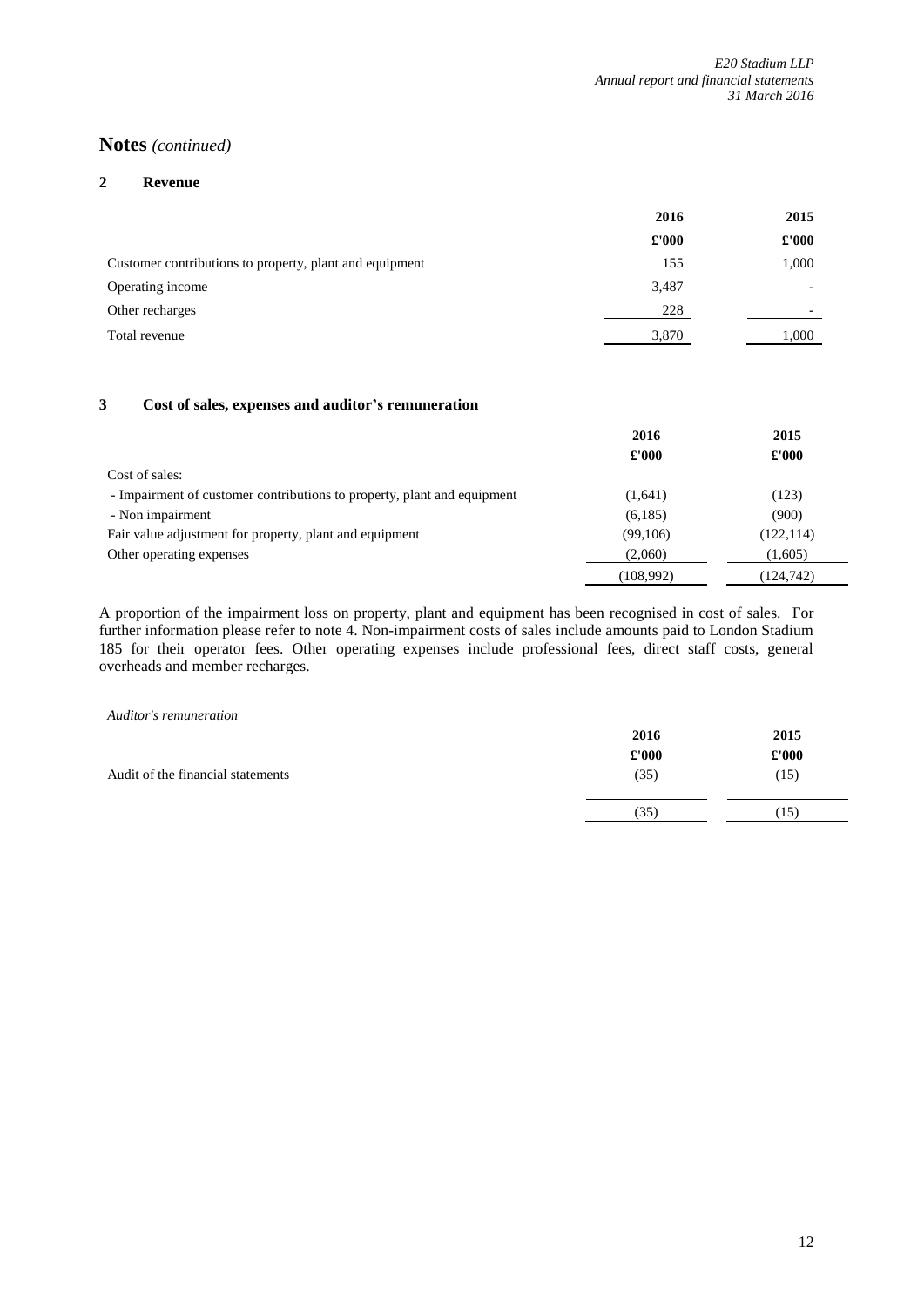## **4 Property, plant and equipment**

|                                     | Assets under<br>construction |
|-------------------------------------|------------------------------|
|                                     | £'000                        |
| Balance at 1 April 2014             | 9,111                        |
| <b>Additions</b>                    | 137,512                      |
| Net losses in fair value adjustment | (122, 237)                   |
| Balance at 31 March 2015            | 24,386                       |
| Balance at 1 April 2015             | 24,386                       |
| Additions                           | 96,172                       |
| Net losses in fair value adjustment | (100, 748)                   |
| Balance at 31 March 2016            | 19,810                       |

### *Property, plant and equipment under construction*

All assets in the course of construction are related to the transformation work of the Stadium and other Stadium enhancements. The transformation work is expected to be completed by July 2016, with other works ongoing through 2016.

#### *Revaluation*

The fair value of property, plant and equipment under construction was determined by external, independent property valuers (GL Hearn Limited), having appropriate recognised professional qualifications. The independent valuers provide the fair value of the partnership's property, plant and equipment portfolio annually.

The fair value of the Stadium, after all works are complete, was determined by considering what market value a hypothetical purchaser would be willing to pay. This assessment considered the level of income that the Stadium can generate in excess of operating expenditure, as well as market data of the performance of other European Stadium developments. Accordingly all of the property, plant and equipment have been categorised as a Level 3 fair value (see Note 9 for definition) based on the inputs to the valuation technique used.

As at 31 March 2016, the Stadium fair value is expected to be £22.5 million (2015: £40 million) once all work has been completed in the summer of 2016. The valuation draws on the business plan and it should be noted that at the year end, the business was not yet operational, and is not expected to reach a steady state until 2018/19, due to West Ham Football Club taking up their concession in 2016/17 and the mobilisation and requirements of the IAAF and IPC World Athletics Championships in 2017/18. The main sensitivity affecting the fair value of the Stadium is the delivery of the business plan. As detailed in note 13 this carries an element of uncertainty and changes to business plan assumptions could result in a material adjustment to the Stadium's valuation.

The loss on change of fair value of £100.7 million represents the write down of the total capital work of the Stadium to date (including an adjustment to recognise the impact of the change in impairment rate on prior year write-downs). £1.6 million was recognised in the statement of profit or loss in cost of sales and £99.1 million was recognised as a separate line within the operating loss. The recoverable amount of £19.8 million as at 31 March 2016 is based on the expected fair value of the Stadium once in operation.

Additional information on the assumptions used to revalue the property, plant and equipment can be found in note 13.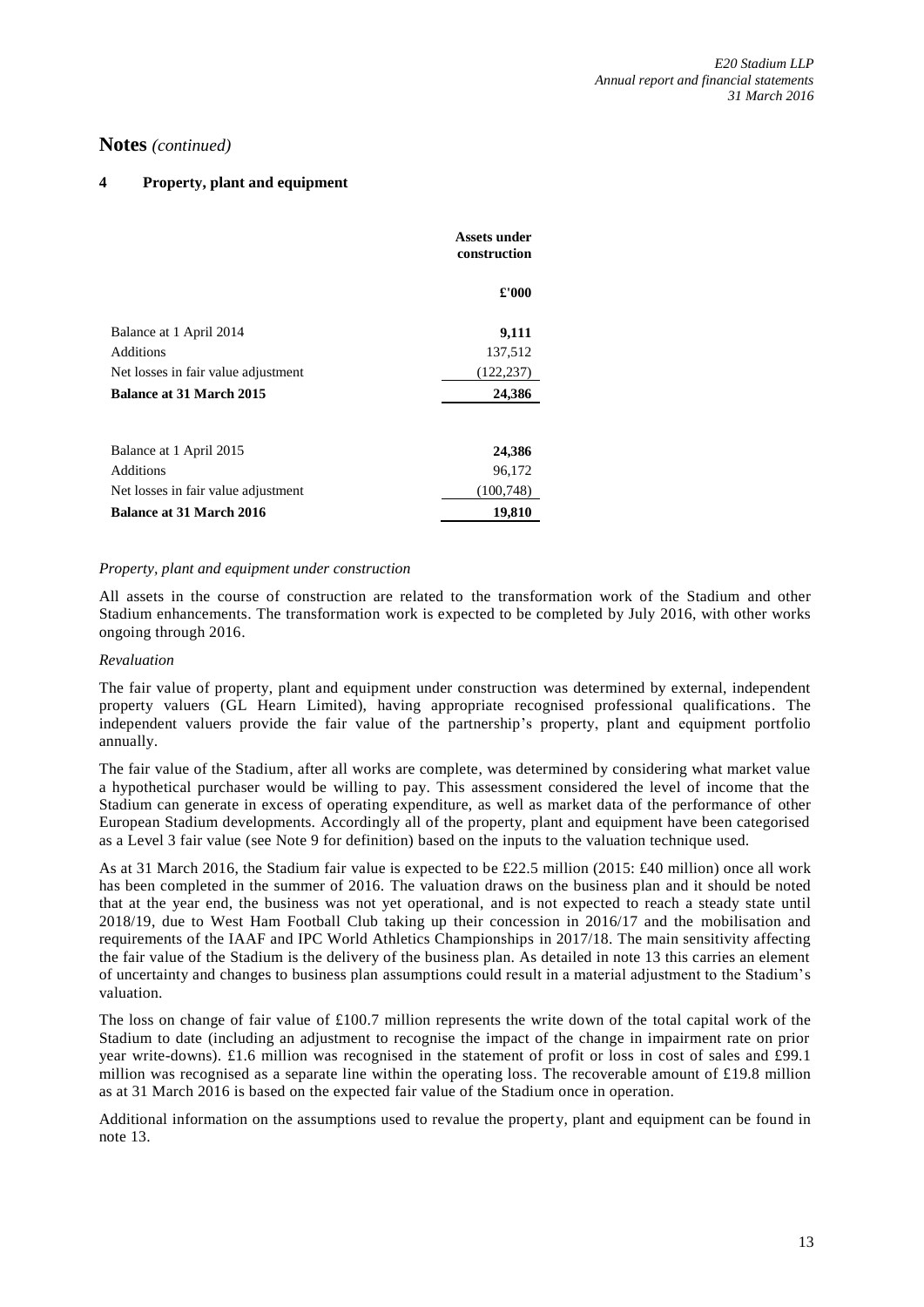## **5 Trade and other receivables**

|                          | 2016          | 2015   |
|--------------------------|---------------|--------|
|                          | $\pounds 000$ | £'000  |
| Stadium lease prepayment | 489           | 494    |
| Insurance prepayment     | 465           |        |
| Recoverable VAT          | 1,845         | 10,032 |
| Trade debtors            | 1,955         | -      |
| Other debtors            | 1,074         | -      |
|                          | 5,828         | 10.526 |

The Stadium lease prepayment is in relation to the rent premium of £0.5 million paid at the inception of the lease of the Stadium. The rent premium will be expensed to the income statement over the term of the lease (102 years) in line with the partnership's accounting policies.

The partnership has a balance with HMRC of £1.8 million of recoverable VAT (2014/15: £10.0 million), which will be received in the first quarter of 2016/17 financial year. Trade debtors consist mainly of a balance owed by Newham Legacy Investments.

### **6 Cash and cash equivalents**

|                                                        | 2016<br>£'000 | 2015<br>$\pounds 000$ |
|--------------------------------------------------------|---------------|-----------------------|
| Cash and cash equivalents per the balance sheet        |               | .000                  |
| Cash and cash equivalents per the cash flow statements |               | 000.                  |

## **7 Current liabilities**

|                 | 2016<br>£'000 | 2015<br>$\pounds 000$    |
|-----------------|---------------|--------------------------|
| <b>Current</b>  |               |                          |
| Trade payables  | 63            | 2,779                    |
| Accruals        | 11,932        | 14,039                   |
| Deferred income | 1,545         | $\overline{\phantom{0}}$ |
| Provisions      | 167           | $\overline{\phantom{a}}$ |
|                 | 13,707        | 16,818                   |

Deferred income of £1.5 million relates to a grant from the London Marathon Trust towards the cost of the Stadium community track. This will be recognised in the income statement over the lifetime of the asset.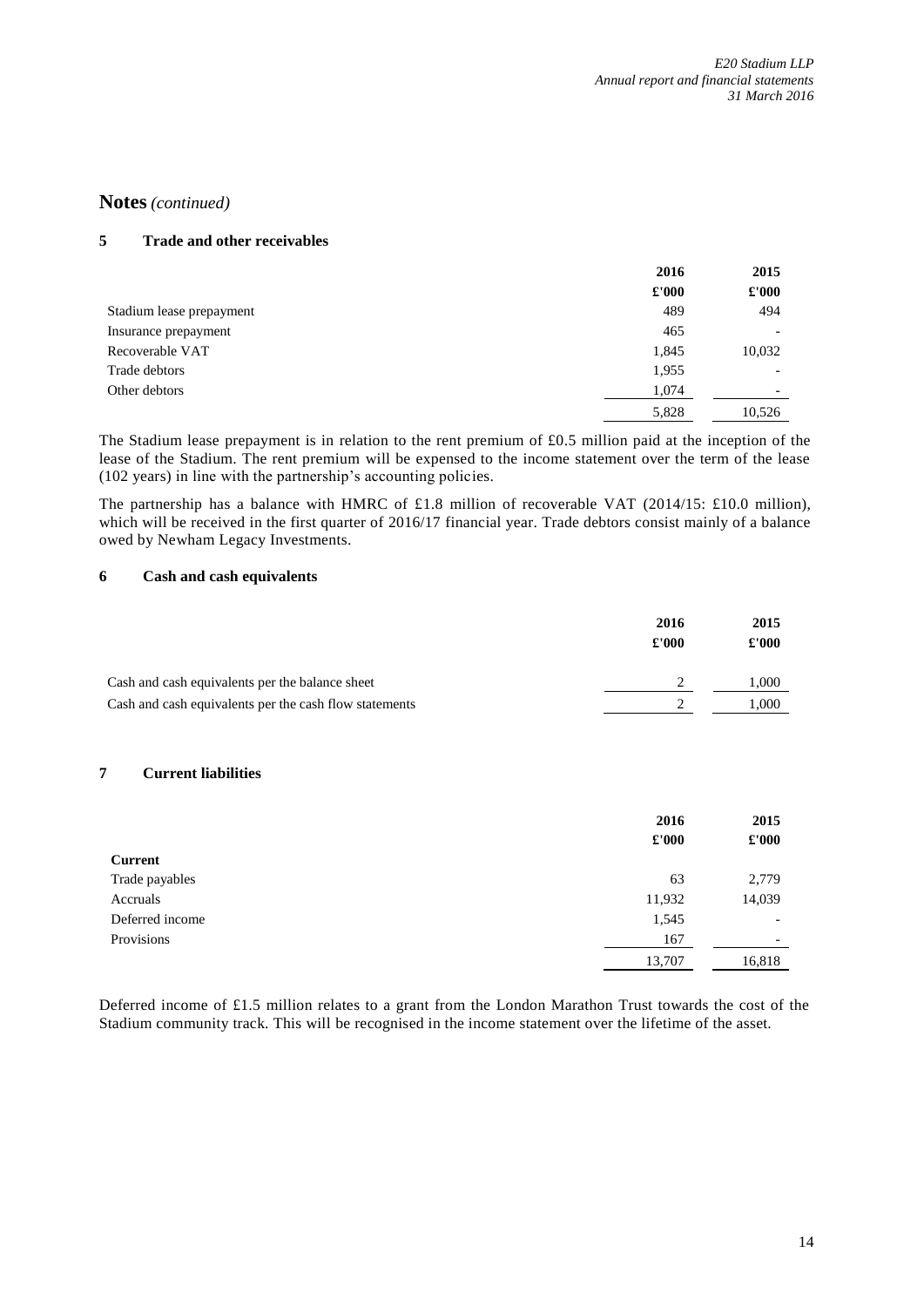### **8 Individual members' capital and other interests**

The partnership is financed by members' capital. The partnership's capital structure is regularly reviewed to ensure it remains relevant for the business. No distribution is made to members which could prevent the partnership meeting its financial requirements.

|                                                       | £'000   |
|-------------------------------------------------------|---------|
| Balance at 1 April 2014                               | 24,149  |
| Capital introduced by members                         | 127,177 |
| Repayments of capital                                 |         |
| Profits/(losses) allocated to members during the year |         |
|                                                       |         |
| <b>Balance at 31 March 2015</b>                       | 151,326 |
|                                                       |         |
| Balance at 1 April 2015                               | 151,326 |
| Capital introduced by members                         | 109,985 |
| Repayments of capital                                 |         |
| Profits/(losses) allocated to members during the year |         |
| <b>Balance at 31 March 2016</b>                       | 261,311 |

Amounts due to members are related to recharges of costs from the members in relation to the transformation work or support services.

|                                                  | 2016  | 2015   |  |
|--------------------------------------------------|-------|--------|--|
|                                                  | £'000 | £'000  |  |
|                                                  |       |        |  |
| Newham Legacy Investments Limited                |       | 415    |  |
| London Legacy Development Corporation            | 5.457 | 17.066 |  |
| Total amounts due to members as at 31 March 2016 | 5.457 | 17.481 |  |

## **9 Financial instruments**

The fair values of all financial assets and financial liabilities together with their carrying amounts shown in the balance sheet are disclosed in the table below. This table analyses financial instruments, into a fair value hierarchy based on the valuation technique used to determine fair value.

- Level 1: quoted prices (unadjusted) in active markets for identical assets or liabilities
- Level 2: inputs other than quoted prices included within Level 1 that are observable for the asset or liability, either directly (i.e., as prices) or indirectly (i.e., derived from prices)
- Level 3: inputs for the asset or liability that are not based on observable market data (unobservable input).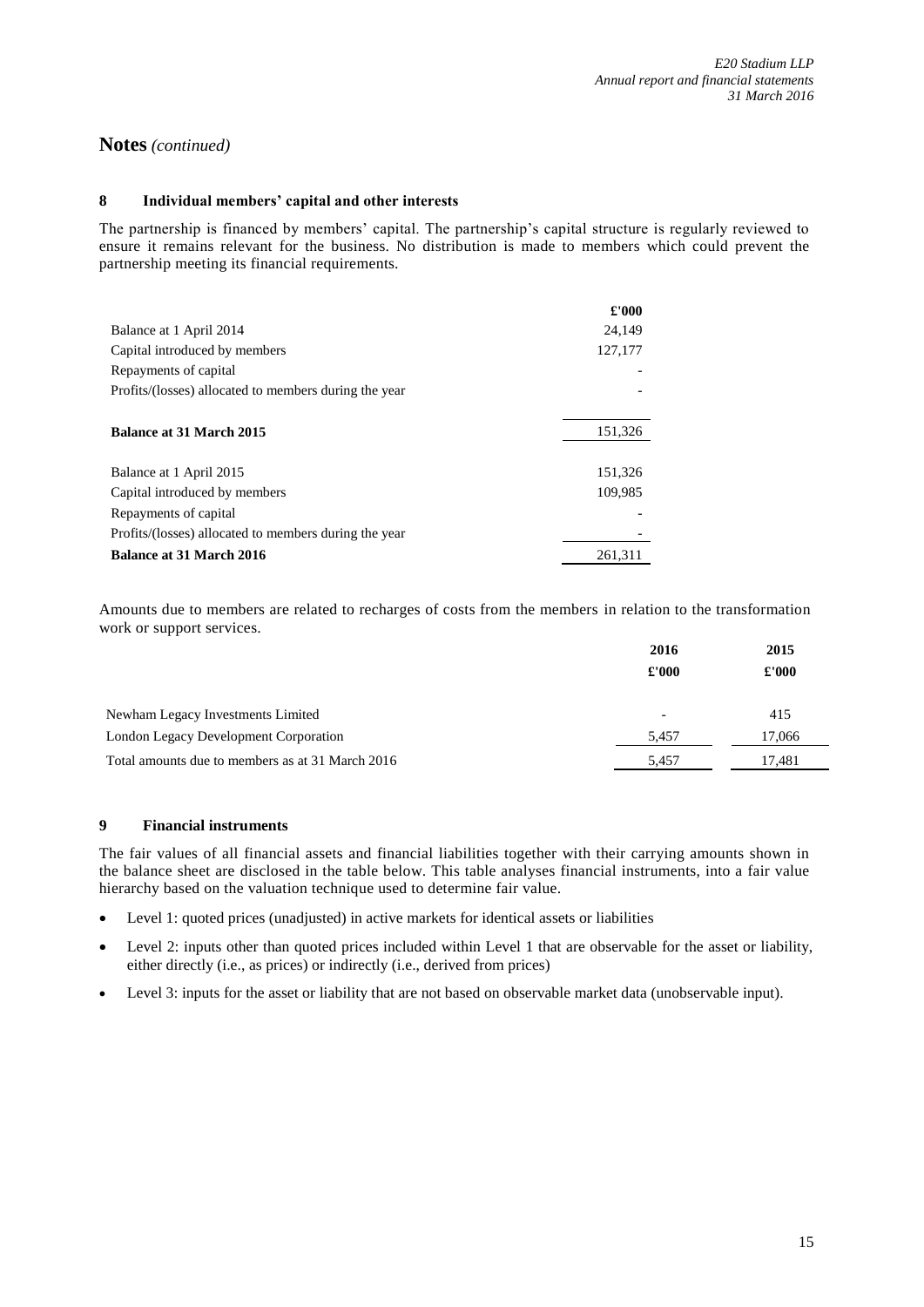## *9* **Financial instruments** *(continued)*

| 31 March 2016                |             | <b>Carrying amount</b> |              | <b>Fair Value</b> |              |
|------------------------------|-------------|------------------------|--------------|-------------------|--------------|
|                              |             | £'000                  |              | £'000             |              |
|                              |             | <b>Loans</b> and       |              |                   |              |
|                              | <b>Note</b> | receivables            | <b>Total</b> | Level 3           | <b>Total</b> |
| <b>Financial assets</b>      |             |                        |              |                   |              |
| Trade and other receivables  | 5           | 1,955                  | 1,955        | 1,955             | 1,955        |
| Cash and cash equivalents    | 6           | 2                      | 2            | 2                 | 2            |
|                              |             | 1,957                  | 1,957        | 1,957             | 1,957        |
| <b>Financial Liabilities</b> |             |                        |              |                   |              |
| Trade and other payables     |             | 63                     | 63           | 63                | 63           |
|                              |             | 63                     | 63           | 63                | 63           |

| 31 March 2015                |             | <b>Carrying amount</b> |              |         | <b>Fair Value</b> |  |
|------------------------------|-------------|------------------------|--------------|---------|-------------------|--|
|                              |             | £'000                  |              | £'000   |                   |  |
|                              |             | <b>Loans</b> and       |              |         |                   |  |
|                              | <b>Note</b> | receivables            | <b>Total</b> | Level 3 | <b>Total</b>      |  |
| <b>Financial assets</b>      |             |                        |              |         |                   |  |
| Cash and cash equivalents    | 6           | 1,000                  | 1,000        | 1,000   | 1,000             |  |
|                              |             | 1,000                  | 1,000        | 1,000   | 1,000             |  |
| <b>Financial Liabilities</b> |             |                        |              |         |                   |  |
| Trade and other payables     |             | 2,779                  | 2,779        | 2,779   | 2,779             |  |
|                              |             | 2.779                  | 2.779        | 2.779   | 2,779             |  |

Where an instrument will mature in the next 12 months, the carrying amount is assumed to approximate to fair value. Hence, short-term debtors and creditors are carried at cost as this is a fair approximation of their value.

### *Credit risk*

### *Financial risk management*

Credit risk is the risk of financial loss to the partnership if a customer or counterparty to a financial instrument fails to meet its contractual obligations, and arises principally from the partnership's receivables from customers.

As the partnership has not yet started its trading activity, it had no credit risk exposure during the financial year.

### *Liquidity risk*

## *Financial risk management*

Liquidity risk is the risk that the partnership will not be able to meet its financial obligations as they fall due.

The partnership is reliant on committed funding from its members to meet the anticipated needs of the Partnership for the period covered by the Partnership's budget.

The partnership forecasts on a regular basis the expected cash flows that will occur on a weekly and monthly basis to calculate the level of funding that will be required in a short or medium term.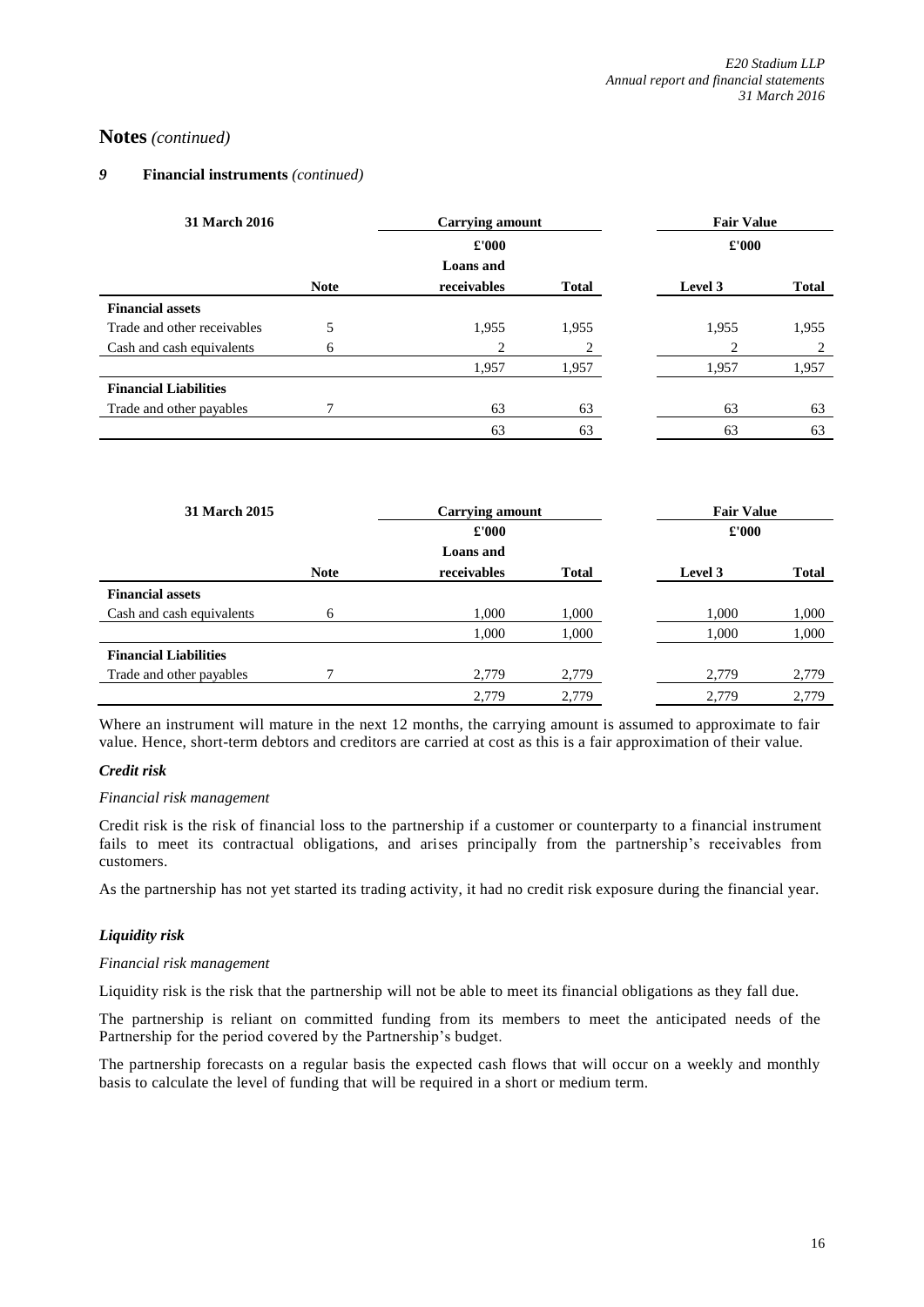## *Market risk*

### *Financial risk management*

The partnership has limited exposure to market risk. The partnership is not exposed to currency fluctuation risk or commodity risk as a result of its operations. The partnership has no exposure to market risk for changes in interest rates as it has no external borrowing.

## **10 Operating leases**

The partnership has a lease with London Legacy Development Corporation for the Stadium Island site, which includes the Stadium, up to 1 September 2115. Land and buildings have been considered separately for lease classification. The minimum lease payments have been considered to be mostly attached to the land element. For the land element, the partnership does not substantially assume all the risks and rewards of ownership of the leased asset and as such, the land is classified as operating lease. The building element is assumed to transfer substantially all the risks and rewards and is classified as a finance lease. The partnership has paid an upfront payment of £0.5 million which is recognised in the income statement on straight line basis over the term of the lease. The annual rent is a peppercorn and therefore the partnership has no further non-cancellable operating lease rentals obligation in respect of this lease.

During the year £4,900 was recognised as an expense in the income statement in respect of operating lease costs.

### **11 Commitments**

### *Capital commitments*

At the year ended 31 March 2016, the partnership had commitments to pay of £24.2 million *(2014/15: £76.6 million)*. These commitments are expected to be settled in the financial year 2016/17.

## **12 Related parties**

### *Other related party transactions*

In December 2013, the partnership entered into an agreement with London Legacy Development Corporation for the lease of the Stadium (see note 10 for more information).

The estimated cost to complete the Stadium transformation scope as defined by the Members' agreement is £297.8 million. The anticipated final cost used in the impairment includes transformation works and other enhancements, which together underpin the assumptions in the business plan. The increase in the Stadium transformation budget is related to the cost of delays and disruption caused by a seating contractor going into administration, as well as acceleration of works by Balfour Beatty and the use of planned contingency funding in preparation for events held in the Stadium.

Under the Membership Agreement, Newham Legacy Investment Limited is committed to finance up to  $\text{\pounds}40$ million of the transformation cost. Two unrelated parties, West Ham Holding Limited and the London Marathon Charitable Trust Limited are committed to provide finance respectively of £15 million and £3.4 million. London Legacy Development Corporation is committed to fund the balance of cost to complete backed by the Greater London Authority, and including agreed contributions of funding from central government.

Other transactions with the members are presented below:

| Members | Capitalised cost 2016<br>$\pounds 000$<br>4,122 | <b>Expense cost 2016</b><br>$\pounds 000$<br>2,123 |
|---------|-------------------------------------------------|----------------------------------------------------|
|         | 4,122                                           | 2,123                                              |
|         | Receivables outstanding                         | Payables outstanding                               |
|         | 2016                                            | 2016                                               |
|         | $\pounds 000$                                   | £'000                                              |
| Members | 2,111                                           | 5,456                                              |
|         | 2,111                                           | 5,456                                              |